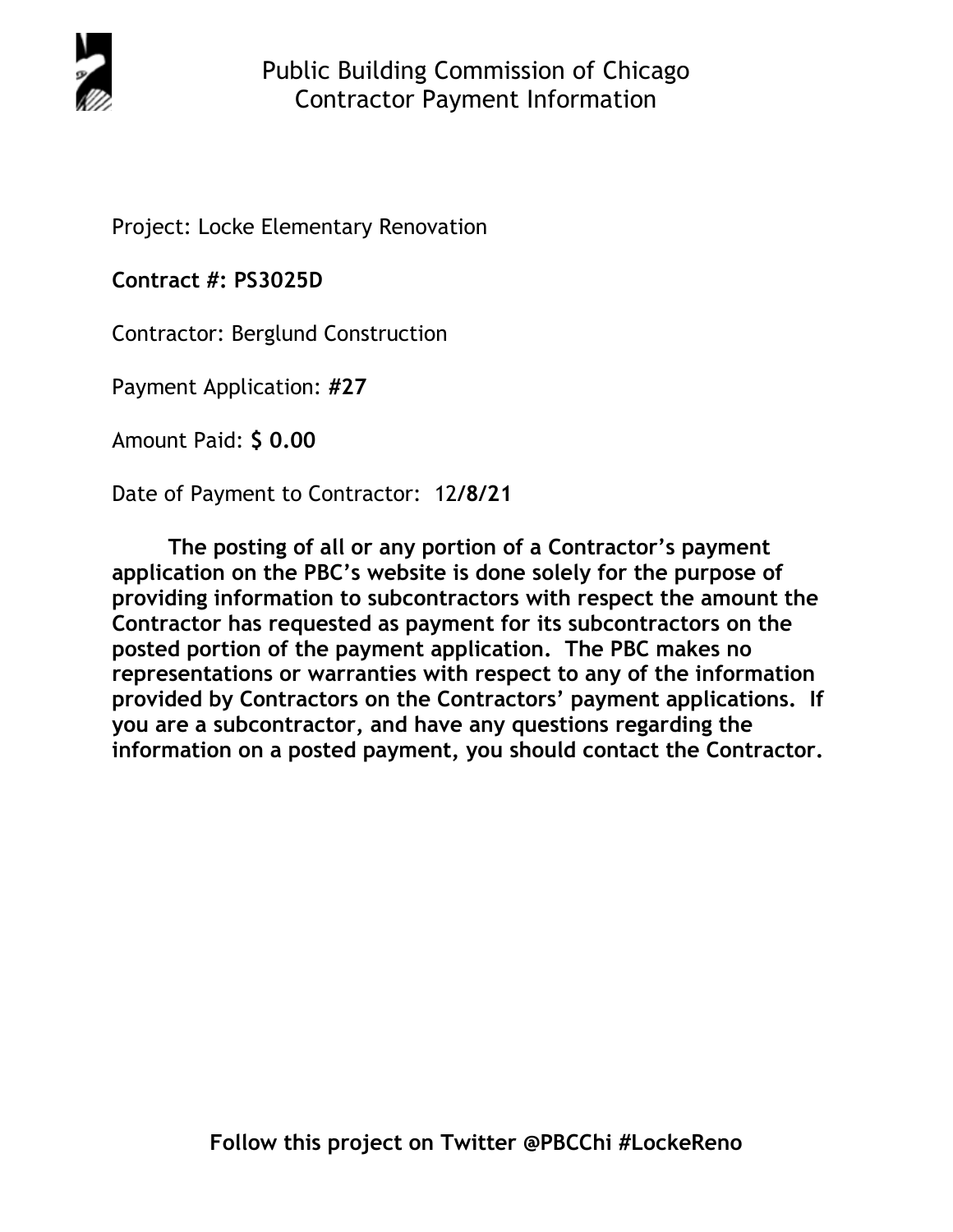### PUBLIC BUILDING COMMISSION OF CHICAGO EXHIBIT S CERTIFICATE OF ARCHITECT. ENGINEER

 $\hat{\varphi}$  ,  $\hat{\varphi}$  , then

 $\mathcal{F}(\mathbf{x},\mathbf{y}) \geq \mathcal{F}(\mathbf{y})$ 

 $\sim$   $\gamma_{\rm cr}$ 

 $\sim 10^{11}$  km

| DATE:                | 10/26/2021                             |    |            |
|----------------------|----------------------------------------|----|------------|
| <b>PROJECT:</b>      | <b>CPS Locke Elementary Renovation</b> |    |            |
| Pay Application No.: | 27                                     |    |            |
| For the Period:      | 10/1/2021                              | to | 10/31/2021 |
| Contract No.:        | <b>PS3025D</b>                         |    |            |

In accordance with Resolution No. \_\_\_\_\_\_, adopted by the Public Building Commission of Chicago on\_\_\_\_\_\_\_\_,relating to the \$\_\_\_\_\_\_\_\_\_Revenue Bonds<br>issued by the Public Building Commission of Chicago for the financing of thi I hereby certify to the Commission and to its Trustee, that:

- '1. Obligations in the amounts stated herein have been incurred by the Commission and that each rtem thereof is a proper charge against the Construction Account and has not been paid; and
- 2. No amount hereby approved for payment upon any contract will, when added to all amounts previously paid upon such contract, exceed 90% of current estimates approved by the Architect - Engineer until the aggregate amount of payments withheld equals 5olo of the Contract Price (said retained funds being payable as set forth in said Resolution).

| <b>THE CONTRACTOR:</b>                                                   | <b>Bergiund Construction</b><br>111 E. Wacker Drive, Suite 2450, Chicago, IL 60601 |                                              |                    |
|--------------------------------------------------------------------------|------------------------------------------------------------------------------------|----------------------------------------------|--------------------|
| <b>FOR:</b><br><b>General Construction Services</b>                      |                                                                                    |                                              |                    |
| Its now entitled to the sum of:                                          | s                                                                                  |                                              |                    |
| <b>ORIGINAL CONTRACTOR PRICE</b>                                         | \$24,160,000.00                                                                    |                                              |                    |
| <b>ADDITIONS</b>                                                         | \$0.00                                                                             |                                              |                    |
| <b>DEDUCTIONS</b>                                                        | \$0.00                                                                             |                                              |                    |
| <b>INET ADDITION OR DEDUCTION</b>                                        | \$0.00                                                                             |                                              |                    |
| <b>ADJUSTED CONTRACT PRICE</b>                                           | \$24,160,000.00                                                                    |                                              |                    |
|                                                                          |                                                                                    |                                              |                    |
| <b>TOTAL AMOUNT EARNED</b>                                               |                                                                                    | $\frac{1}{3}$                                | 22,453,564.82      |
| <b>TOTAL RETENTION</b>                                                   |                                                                                    | \$                                           | 358,124.02         |
| a) Reserve Withheld @ 1% of Total Amount Earned,                         |                                                                                    |                                              |                    |
| but Not to Exceed 1% of Contract Price<br>b) Liens and Other Withholding |                                                                                    | 358,124.02<br>-\$<br>$\overline{\mathbf{s}}$ |                    |
| c) Liquidated Damages Withheld                                           |                                                                                    | S.                                           |                    |
| TOTAL PAID TO DATE (Include this Payment)                                |                                                                                    | - 5                                          | 22,095,440.80      |
| <b>LESS: AMOUNT PREVIOUSLY PAID</b>                                      |                                                                                    | s.                                           | 22,095,440.80<br>× |
| AMOUNT DUE THIS PAYMENT                                                  |                                                                                    | \$                                           |                    |

Architect Engineer:

signature, date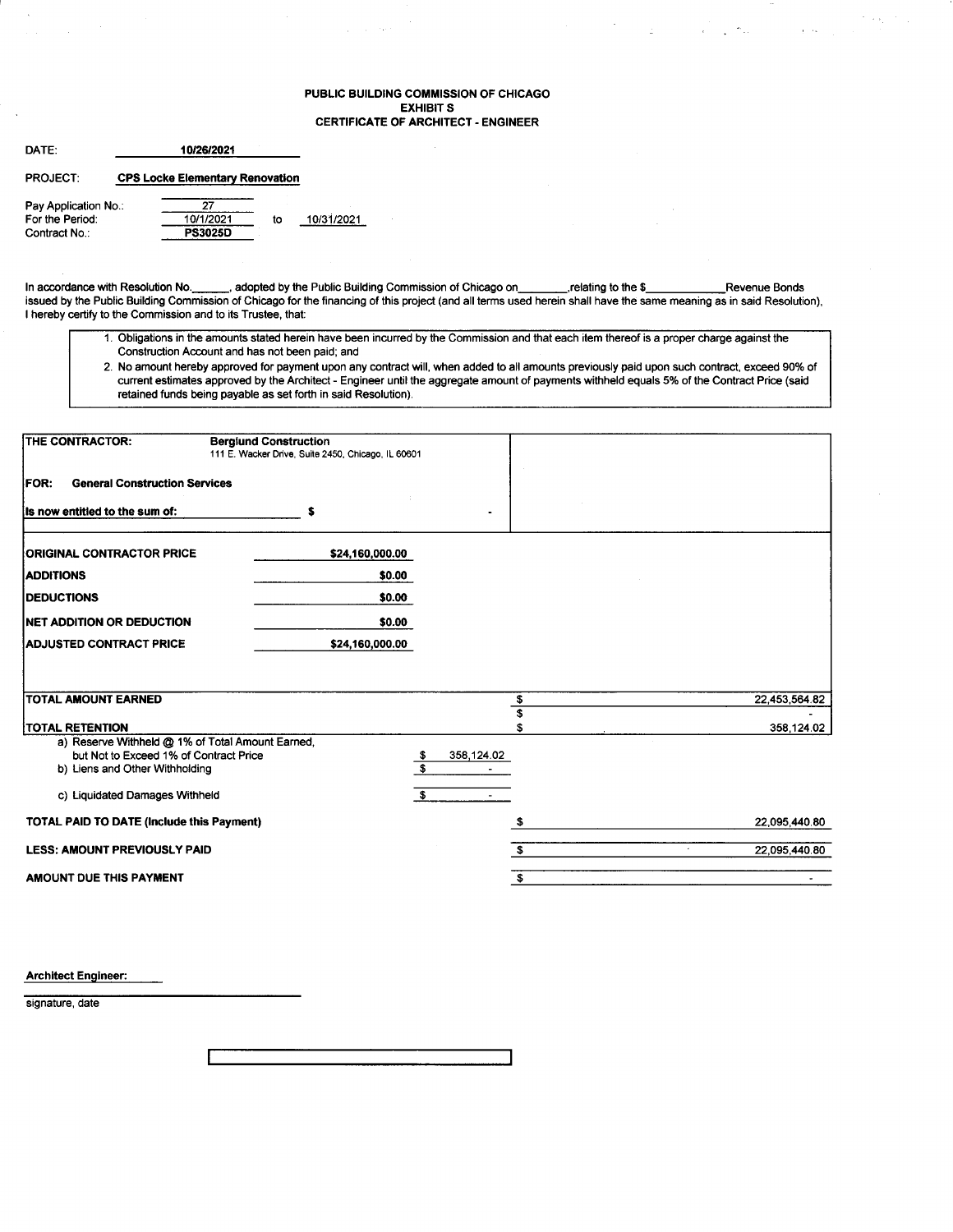### PUBLIC BUILDING COMMISSION OF CHICAGO

| <b>EXHIBIT A - PART 1</b>                                                    |  |
|------------------------------------------------------------------------------|--|
| CONTRACTOR'S SWORN STATEMENT AND AFFIDAVIT FOR PARTIAL PAYMENT (page 1 of 2) |  |

| Project            | <b>CPS Locke Elementary Revovation</b>                                                                                                                                                                                                                                                                                                                                                                                                                                                                                                                                                                                                                                                                                                                                                |                                                                                          |                             | <b>CONTRACTOR Berglund Construction</b> |
|--------------------|---------------------------------------------------------------------------------------------------------------------------------------------------------------------------------------------------------------------------------------------------------------------------------------------------------------------------------------------------------------------------------------------------------------------------------------------------------------------------------------------------------------------------------------------------------------------------------------------------------------------------------------------------------------------------------------------------------------------------------------------------------------------------------------|------------------------------------------------------------------------------------------|-----------------------------|-----------------------------------------|
| PBC Project #05345 |                                                                                                                                                                                                                                                                                                                                                                                                                                                                                                                                                                                                                                                                                                                                                                                       |                                                                                          |                             |                                         |
|                    | Job Location 2828 North Oak Avenue, Chicago, IL 60634                                                                                                                                                                                                                                                                                                                                                                                                                                                                                                                                                                                                                                                                                                                                 |                                                                                          |                             |                                         |
|                    | Owner Public Building Commission Of Chicago                                                                                                                                                                                                                                                                                                                                                                                                                                                                                                                                                                                                                                                                                                                                           |                                                                                          | APPLICATION FOR PAYMENT #27 |                                         |
|                    | <b>STATE OF ILLINOIS</b><br><b>SS</b><br>COUNTY OF COOK                                                                                                                                                                                                                                                                                                                                                                                                                                                                                                                                                                                                                                                                                                                               |                                                                                          |                             |                                         |
|                    | The affiant, being first duly swom on oath, deposes and says that helshe is Fred Bergiund - President, of Bergiund Construction, an Illinois corporation, and duly authorized to make this Affidavit in behalf of said corpora<br>that said corporation is the Contractor with the PUBLIC BUILDING COMMISSION OF CHICAGO, Owner, under Contract No. PS3025D dated the 10th day of September, 2019, for the following project:                                                                                                                                                                                                                                                                                                                                                         |                                                                                          |                             |                                         |
|                    |                                                                                                                                                                                                                                                                                                                                                                                                                                                                                                                                                                                                                                                                                                                                                                                       | CPS Locke Elementary Renovation                                                          |                             |                                         |
|                    |                                                                                                                                                                                                                                                                                                                                                                                                                                                                                                                                                                                                                                                                                                                                                                                       | that the following statements are made for the purpose of procuring a partial payment of | 0.00                        | under the terms of said Contract:       |
|                    | That the work for which payment is requested has been completed, free and clear of any and all claims, liens, charges, and expenses of any kind or nature whatsoever, and in full compliance with the contract documents and t<br>purposes of said contract, the following persons have been contracted with, and have furnished or prepared materials, equipment, supplies, and services for, and having done labor on said improvement. That the respective am<br>money due and to become due to each of them respectively. That this statement is a full, true, and complete statement of all such persons and of the full amount now due and the amount heretofore paid to each of them for su<br>furnished or prepared by each of them to or on account of said work, as stated: |                                                                                          |                             |                                         |

л

# CONSTRUCTION (pre con; trades; gel req)

|                          | <b>PRECONSTRUCTION SERVICES</b>                                                    |                                               |                                          |                   |                             |                                 | ---------Work Completed--------- |            |         |               |           |                                       |      |                   |
|--------------------------|------------------------------------------------------------------------------------|-----------------------------------------------|------------------------------------------|-------------------|-----------------------------|---------------------------------|----------------------------------|------------|---------|---------------|-----------|---------------------------------------|------|-------------------|
| TTEM#<br>same on<br>SOV) | Subcontractor Name & Address                                                       | Type of Work                                  | Original contract<br>amount: initial GMP | PBC Change Orders | Genl Contr<br>Change Orders | <b>Adjusted Contract</b><br>Amt | Complete                         | Previous   | Current | Total to date | retainage | net previous billing   net amount due |      | remaining to bill |
| 00500                    | Berglund Construction<br>111 E. Wacker Dr., Suite 2450<br>Chicago, IL 60601        | <b>Preconstruction Services</b>               | 143,000.00                               | 0.00              | 0.00                        | 143.000.00                      | 100%                             | 143,000.00 | 0.00    | 143.000.00    | 0.00      | 143,000.00                            | 0.00 | 0.00              |
| 00510                    | Valor Technologies<br>3 Northpoint Court<br>Bolingbrook, IL 60440                  | Abatement Spring Break Work Exploratory       | 11.885.00                                | 0.00              | 0.00                        | 11,885.00                       | 100%                             | 11,885.00  | 0.00    | 11,885.00     | 0.00      | 11.885.00                             | 0.00 | 0.00              |
| 00511                    | Brandenburger Plumbing<br>3245 W. 111th St.<br>Chicago, IL 60655                   | Televise Roof Drains Pre-con                  | 6,750.00                                 | 0.00              | 0.00                        | 6,750.00                        | 100%                             | 6.750.00   | 0.00    | 6.750.00      | 0.00      | 6.750.00                              | 0.00 | 0.00              |
| 00530                    | <b>Berglund Construction</b><br>111 E. Wacker Dr., Suite 2450<br>Chicago, IL 60601 | Spring Break & Spandrel Beam Exploratory Work | 38 414 00                                | 0.00              | 0.00                        | 38.414.00                       | 100%                             | 38.414.00  | 0.00    | 38.414.00     | 0.00      | 38.414.00                             | 0.00 | 0.00              |
|                          |                                                                                    | <b>Subtotal Preconstruction Services</b>      | 200,049.00                               | 0.00              | 0.00                        | 200,049.00                      | 100%                             | 200,049.00 | 0.00    | 200,049.00    | 0.00      | 200,049.00                            | 0.00 | 0.00              |

#### tidak da **COST OF WORK**

## TRADE CONTRACTOR CORTE

|                                  | <b>I IRADE CONTRACTOR COSTS</b>                                                 |                             |                   |                                         |                             |                                 |            |            |         |               |           |                                     |      |                   |
|----------------------------------|---------------------------------------------------------------------------------|-----------------------------|-------------------|-----------------------------------------|-----------------------------|---------------------------------|------------|------------|---------|---------------|-----------|-------------------------------------|------|-------------------|
| <b>ITEM#</b><br>(same on<br>SOV) | Subcontractor Name & Address                                                    | Type of Work                | Original contract | amount: initial GMP   PBC Change Orders | Genl Contr<br>Change Orders | <b>Adjusted Contract</b><br>Amt | % Complete | Previous   | Current | Total to date | retainage | net previous billing net amount due |      | remaining to bill |
| 00000                            | Gail White Interiors<br>4430 Butterfield Road<br>Hillside, IL 60162             | <b>Window Treatments</b>    | 0.00              | 112,063.00                              | 8,896.82                    | 120,959.82                      | 100%       | 120.959.82 | 0.00    | 120,959.82    | 1.209.60  | 119.750.22                          | 0.00 | 1.209.60          |
| 01168                            | <b>BCC</b>                                                                      | Site Work                   | 0.00              | 94.040.63                               | 26.616.11                   | 120.656.74                      | 100%       | 120.656.74 | 0.00    | 120.656.74    | 1.206.57  | 119.450.17                          | 0.00 | 1.206.57          |
| 101215                           | <b>Beralund Construction</b><br>8410 S. South Chicago Ave.<br>Chicago, IL 60617 | <b>Expedited Schedule C</b> | 0.00              | 733.022.00                              | 0.00                        | 733.022.00                      | 100%       | 733.022.00 | 0.00    | 733.022.00    | 7.330.25  | 725,691.75                          | 0.00 | 7.330.25          |
| 01535                            | Bofo Waterproofing Systems<br>5521 W. 110th St. Unit #9<br>Oak Lawn, IL 60453   | Waterproofing               | 0.00              | 31.250.00                               | 1,209.19                    | 32,459.19                       | 100%       | 32,459.19  | 0.00    | 32,459.19     | 324.59    | 32.134.60                           | 0.00 | 324.59            |
| 01575                            | Unity Fencing<br>2532 W. Warren Blvd.<br>Chicago, IL 60612                      | Temporary Fence             | 11,109.00         | 17,320.13                               | 0.00                        | 28,429.13                       | 100%       | 28,429.13  | 0.00    | 28,429.13     | 284.29    | 28,144.84                           | 0.00 | 284.29            |
| 01700                            | Awarded to Ornelas                                                              | Remove/Reinstall Windows    | 36.234.00         | 0.00                                    | -36,234.00                  | 0.00                            | #DIV/0!    | 0.00       | 0.00    | 0.00          | 0.00      | 0.00                                | 0.00 | 0.00              |